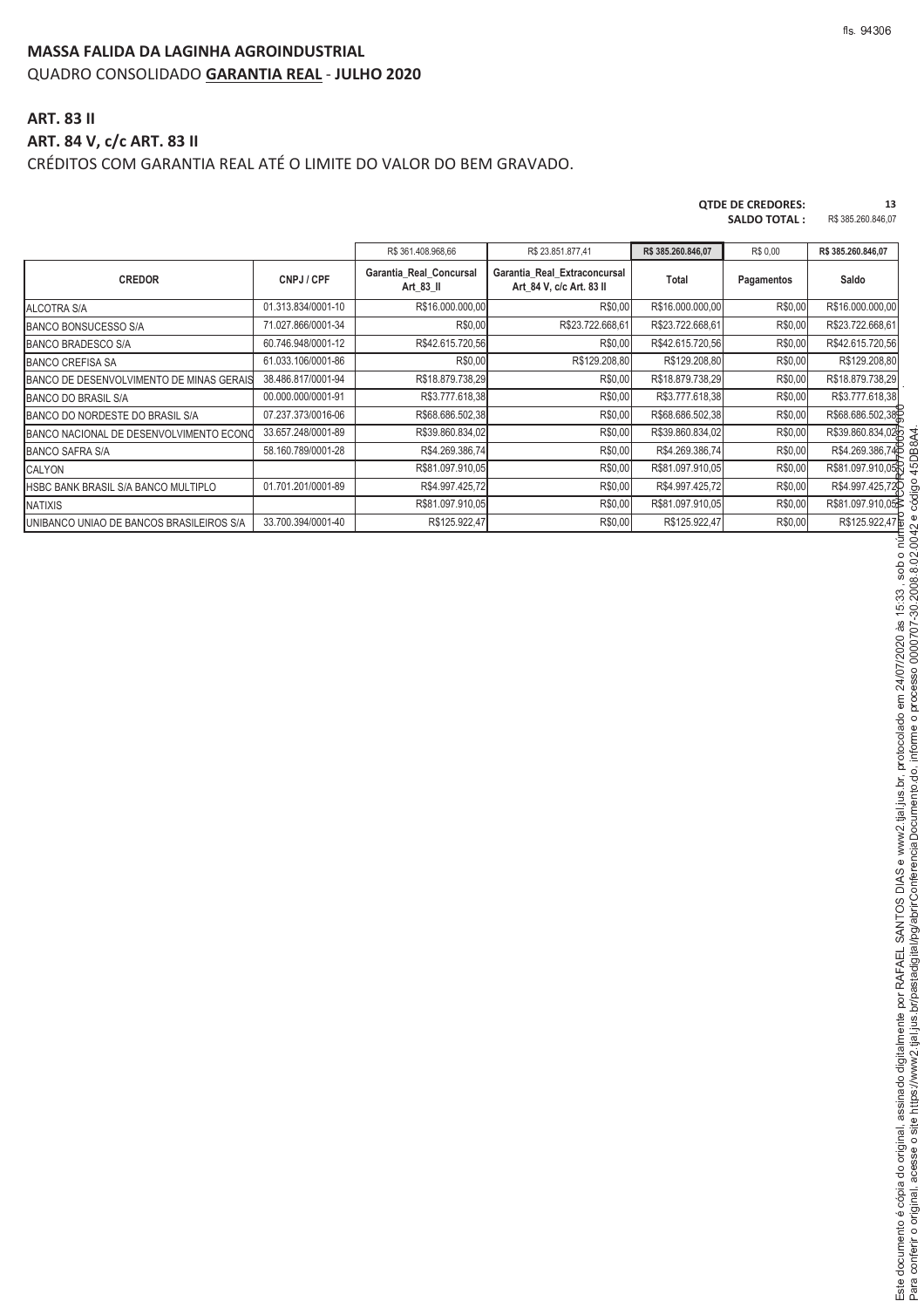# **DOC.** 07

Lista de Credores cujo crédito possui garantia real, nos moldes do art. 1.419 do Código Civil, divididos por classe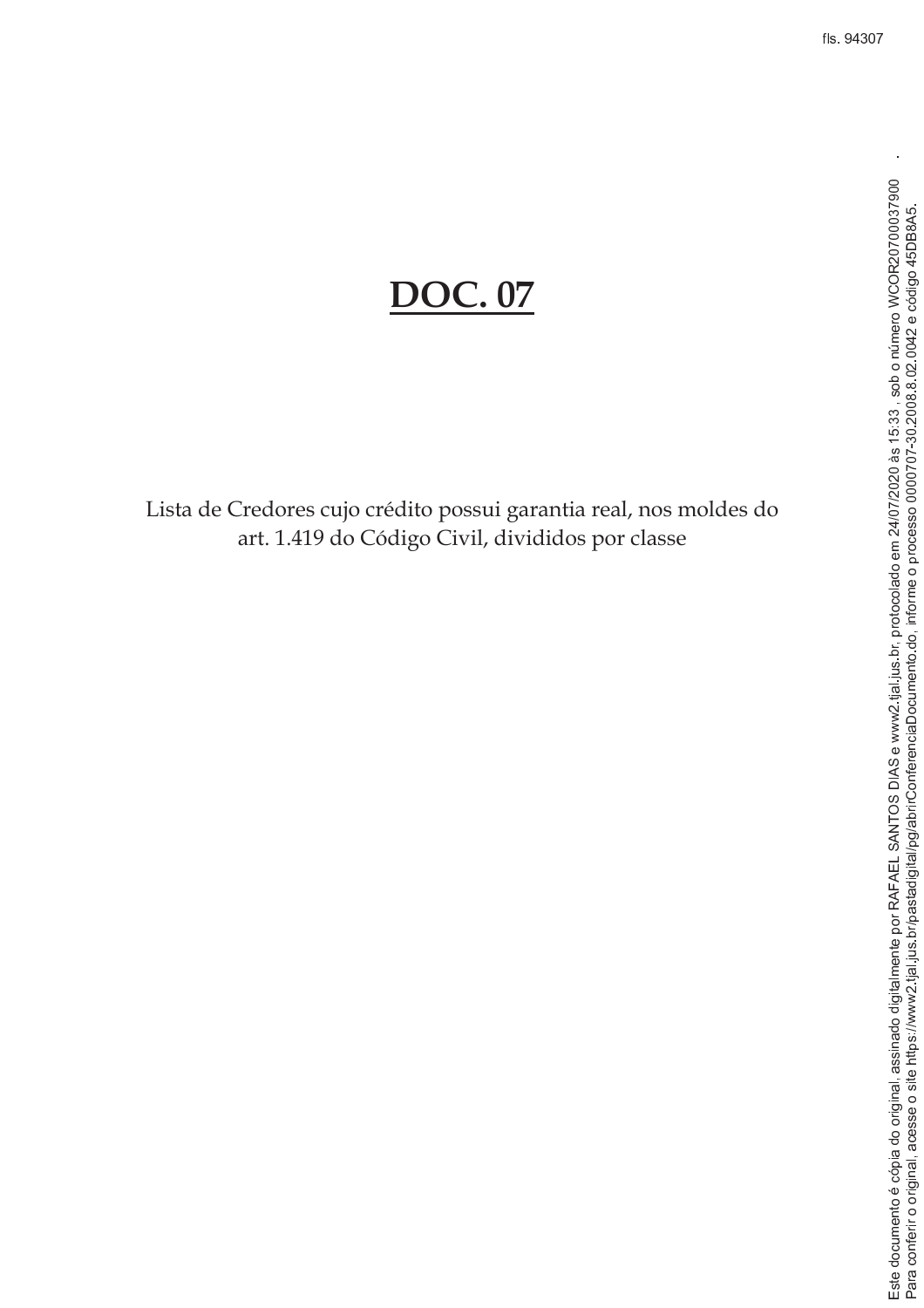## **MASSA FALIDA DA LAGINHA AGROINDUSTRIAL** QUADRO CONSOLIDADO **GARANTIA REAL** - **JULHO 2020**

#### **ART. 83 II -** CONCURSAL

#### **QTDE DE CREDORES: 11**

**SALDO TOTAL :** R\$ 361.408.968,66

|                                                  |                    | R\$ 361.408.968,66                   | R\$ 361.408.968,66 | R\$ 0.00   | R\$ 361.408.968,66 |
|--------------------------------------------------|--------------------|--------------------------------------|--------------------|------------|--------------------|
| <b>CREDOR</b>                                    | CNPJ / CPF         | Garantia_Real_Concursal<br>Art 83 II | Total              | Pagamentos | Saldo              |
| <b>ALCOTRA S/A</b>                               | 01.313.834/0001-10 | R\$16.000.000,00                     | R\$16.000.000,00   | R\$0,00    | R\$16.000.000,00   |
| <b>BANCO BRADESCO S/A</b>                        | 60.746.948/0001-12 | R\$42.615.720.56                     | R\$42.615.720,56   | R\$0,00    | R\$42.615.720,56   |
| BANCO DE DESENVOLVIMENTO DE MINAS GERAIS         | 38.486.817/0001-94 | R\$18.879.738,29                     | R\$18.879.738,29   | R\$0,00    | R\$18.879.738,29   |
| <b>BANCO DO BRASIL S/A</b>                       | 00.000.000/0001-91 | R\$3.777.618.38                      | R\$3.777.618.38    | R\$0,00    | R\$3.777.618,38    |
| BANCO DO NORDESTE DO BRASIL S/A                  | 07.237.373/0016-06 | R\$68.686.502,38                     | R\$68.686.502,38   | R\$0,00    | R\$68.686.502,38   |
| BANCO NACIONAL DE DESENVOLVIMENTO ECONO          | 33.657.248/0001-89 | R\$39.860.834,02                     | R\$39.860.834,02   | R\$0,00    | R\$39.860.834,02   |
| <b>BANCO SAFRA S/A</b>                           | 58.160.789/0001-28 | R\$4.269.386,74                      | R\$4.269.386,74    | R\$0,00    | R\$4.269.386,74    |
| <b>CALYON</b>                                    |                    | R\$81.097.910,05                     | R\$81.097.910,05   | R\$0,00    | R\$81.097.910,05   |
| <b>HSBC BANK BRASIL S/A BANCO MULTIPLO</b>       | 01.701.201/0001-89 | R\$4.997.425,72                      | R\$4.997.425,72    | R\$0,00    | R\$4.997.425,72    |
| <b>NATIXIS</b>                                   |                    | R\$81.097.910,05                     | R\$81.097.910,05   | R\$0,00    | R\$81.097.910,05   |
| <b>IUNIBANCO UNIAO DE BANCOS BRASILEIROS S/A</b> | 33.700.394/0001-40 | R\$125.922,47                        | R\$125.922,47      | R\$0,00    | R\$125.922,47      |